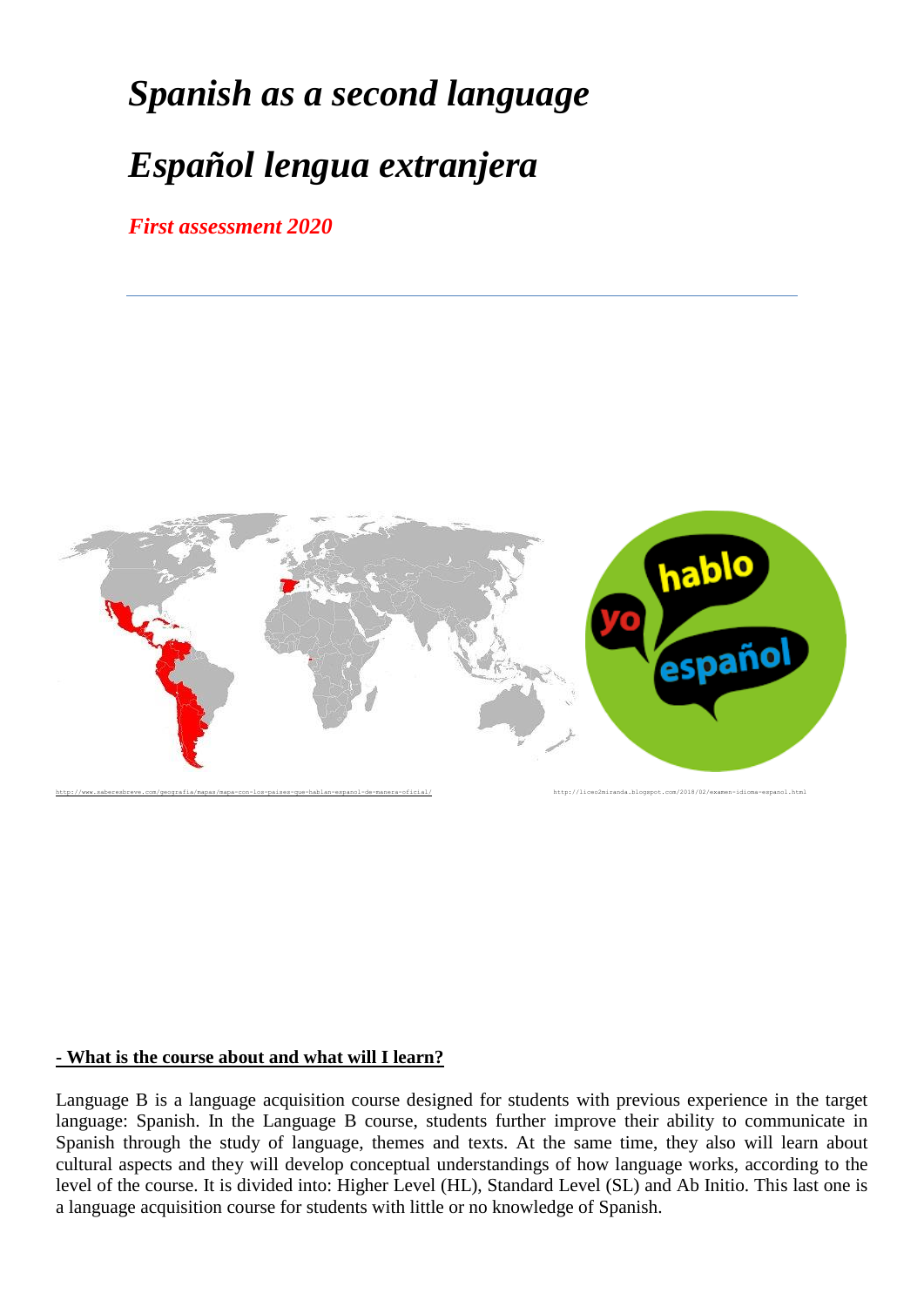## **- Language B and Theory of Knowledge (TOK)**

Spanish B collaborates with two interdisciplinary and complementary subjects: TOK and CAS. Theory of knowledge or TOK has an essential function in the programme by encouraging the students to think about the big questions of how they know what they know, reflecting on different ways of knowing. Here 2 examples to illustrate this:

- How is the idiosyncrasy of a country affected by language?
- Does globalization have an influence on the language?

# **- Language B and Creativity, Activity, Service (CAS)**

On the other hand, Creativity Activity Service or CAS and language acquisition can complement each other in a variety of ways. Students will be able to can enhance their intercultural understanding through the active and purposeful use of their acquired language within the specific real-life contexts provided by their CAS experiences.

Here 2 examples to illustrate this:

- introducing the Mexican tradition of the "El dia de Muertos" to their school colleagues, to approach this tradition through the projection of animated films, makeup workshop or costumes.
- Organizating and celebrating a "Fiesta de la comida", learning and sharing recipes from Spanishspeaking countries and from all over the world.

## **- Language B and Extended Essay (EE)**

The EE is an independent research work directed by the student himself, ending in a 4,000 word essay.

It is one of the core components of the IB and is it mandatory for all students. The EE constitutes: "a practical preparation for university research projects, as well an opportunity for students to investigate a topic that interests them especially, and that is related to one of the six subjects of the Diploma that are studying" according to the IB.

One of these subjects can be Language B, writing in Spanish a 4,000 word essay about a cultural or linguistic topic related to Spanish-speaking countries, for example, an IB student at BISC prepared an excellent work on Mafalda and how that well know comic worked as a vehicle for social denunciation and in defense of feminism in times of Argentine censorship.

#### **- Distinction between SL and HL**

At both levels of language B (SL and HL), students learn to communicate in Spanish in different contexts. They describe situations, narrate events, make comparisons, explain problems, and state and support their personal opinions on a variety of topics relating to course content. The study of at least two literary works originally written in the target language is required only at Language B HL. The distinction between language B SL and HL can also be seen in the level of competency the student is expected to develop in the receptive, productive and interactive skills.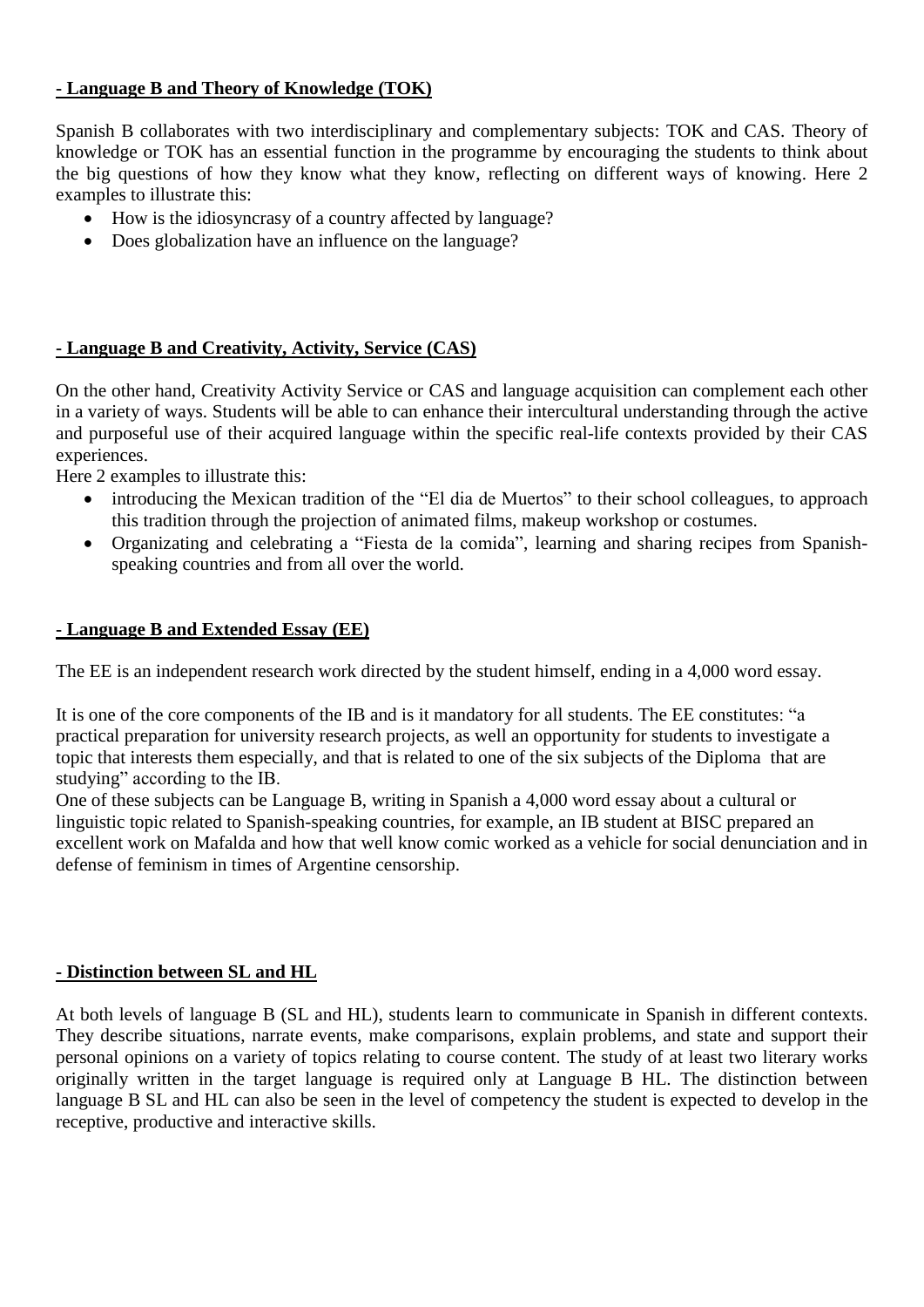|           | IB1                                                                         |                | IB2                                                                                  |                |
|-----------|-----------------------------------------------------------------------------|----------------|--------------------------------------------------------------------------------------|----------------|
|           | SL                                                                          | HL             | <b>SL</b>                                                                            | HL             |
| Term      | Paper $1$ <sup>*</sup> and $2$ <sup>*</sup> , S<br><b>Topic: Identities</b> | Paper<br>1/2/S | Paper $1$ <sup>*</sup> and $2$ <sup>*</sup> , S<br><b>Topic: Social organisation</b> | Paper $1/2/S$  |
| Term<br>2 | Paper $1^*$ and $2^*$ , S<br>Topic: Experiences                             | Paper<br>1/2/S | Paper $1^*$ and $2^*$ , S<br><b>Topic Sharing the planet</b>                         | Paper $1/2/S$  |
| Term<br>3 | Paper $1^*$ and $2^*$ , S<br><b>Topic: Human ingenuity</b>                  | Paper<br>1/2/S | IB examination                                                                       | IB examination |

\*Paper 1: Productive skills—writing

\*Paper 2: Receptive skills—listening and reading

S: speaking

# **- How is the course structured?**

The IB prescribed themes are:

- $\checkmark$  Identities (lifestyles, health and well-being, beliefs, language and identity)
- $\checkmark$  Experiences (leisure activities, holidays and travel, life stories, rites, customs and traditions, migration)
- $\checkmark$  Human ingenuity (entertainment, artistic expressions, media, technology, scientific innovation)
- $\checkmark$  Social organisation (social relationships and engagement, community, education, the working world, law and order)
- $\checkmark$  Sharing the planet (human rights, peace and conflict, equality, globalisation, urban and rural environment)

The study of two literary works originally written in the target language is a requirement at HL in language B.

#### **- Are there any requirements?**

Yes, they are for HL and SL: -Grade A/A+ at IGCSE level for HL -Grade A/B/C at IGCSE level for SL

There are not any requirements for Ab Initio, except a positive willingness to learn, hard and constant work.

# **- What materials will I need?**

-Spanish B for the IB Diploma Programme – textbook (SL and HL) -Palabra por palabra (vocabulary booklet for SL and HL) -Intermediary and advanced grammar exercise workbook -Developing Skills for text types, A guide for Students of Spanish. (SL and HL) -2 books originally written in Spanish (only for HL)

-¡Mira! (Ab Initio)

-Basic vocabulary booklet

-Beginner grammar exercise workbook